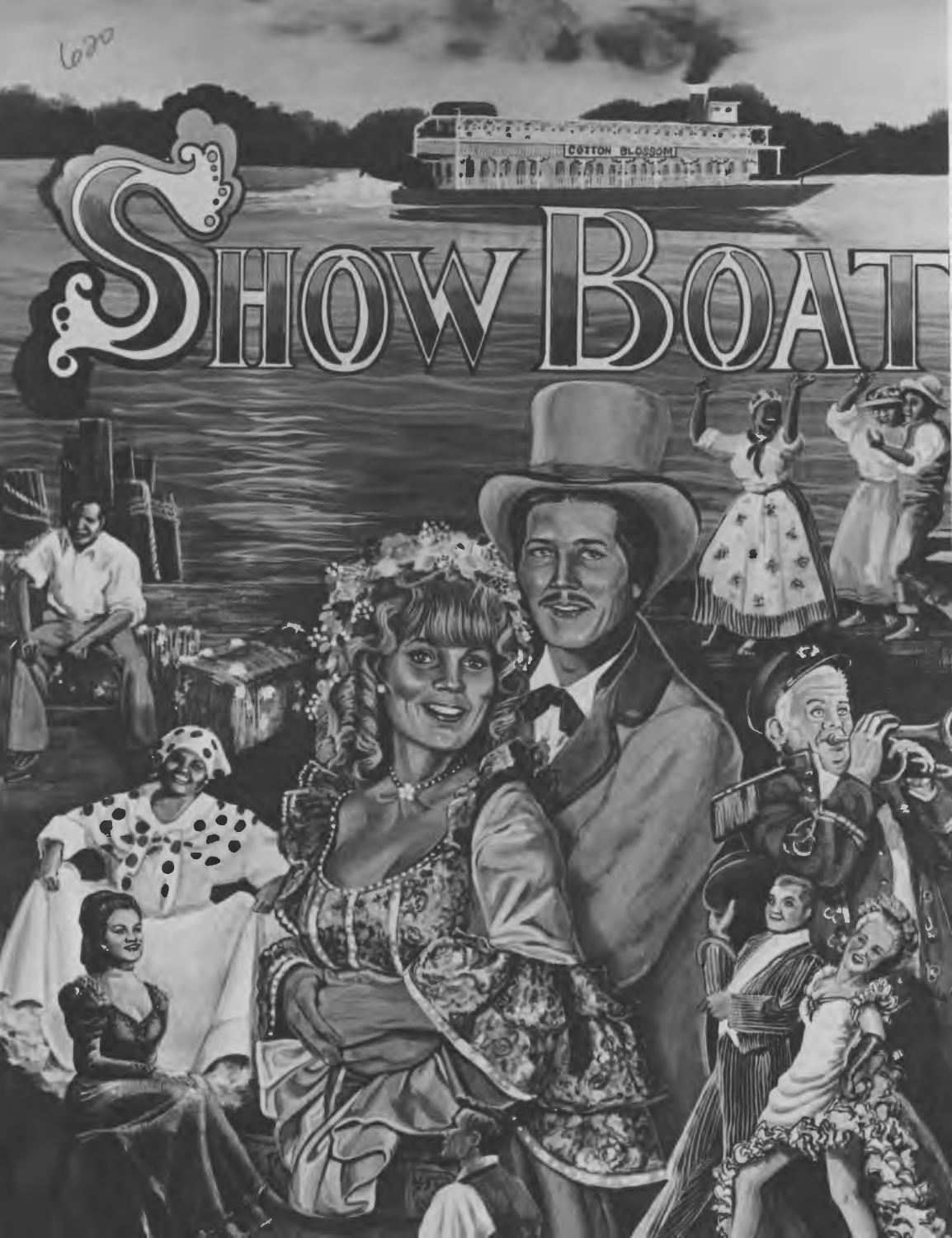



#### **Letter from the President**

Boise State University is pleased to present the musical *Show*  Dr. *John H. Keiser Boat,* in the state's Centennial year, in honor of Gladys Langroise. **President** . *Show Boat* is classical musical theater with outstanding music and *Boise State University* . overwagent accounts and costumes. All of that is combined with a extravagant scenery and costumes. All of that is combined with a

serious dramatic plot set with a romantic and historical background. Many of the songs and music will remain a part of American history forever.

Gladys Langroise has been a special person to Boise State University and to the community of Boise, and *Show Boat* is her favorite musical. She has seen at least five different productions of it. Her appreciation of the special qualities of *Show Boat* exemplifies her lifelong interest in the arts. That includes her leadership of the Santa Fe Opera when she was the wife of the late Governor of New Mexico, John J. Dempsey, where she helped establish a guild system for its support which received national recognition. It also includes her outstanding collection of Navajo art, one of the best in the country. Her generosity to the arts in Boise and to Boise State University is a part of a lifelong commitment to the arts and education.

Thus, the students and the Departments of Music and Theatre Arts are honored to present this production of *Show Boat* in the name of our good friend and a gracious lady, Gladys Langroise.



*Gladys Langroise*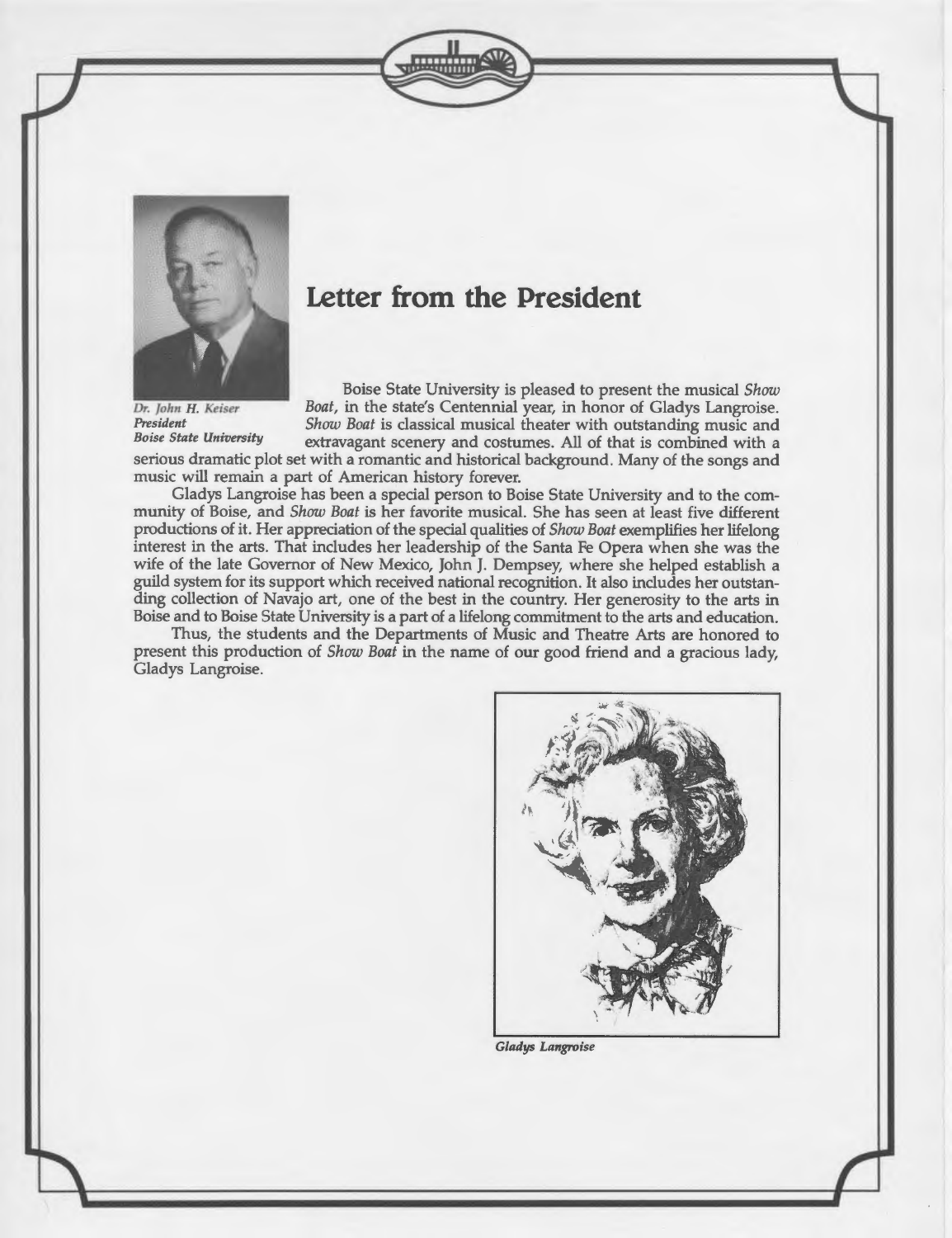



#### **A Special BSU Idaho Centennial Production**

Music by Jerome Kern Book and Lyrics by Oscar Hammerstein 2nd Based on the Novel by Edna Ferber

### **March** B. 9, **10**

s:oo p.m. Morrison Center for the PerforminQ Arts

> Directed by Dr. Stephen Buss

Musical Director Dr. Lynn Berg

Musical Conductor Dr. John Baldwin

Choreographer Marla Brattain Hansen

Associate Producer Mr. Wilber D. Elliott

Sets and Props by Roy King & Associates In Cooperation with Indiana University Opera Theatre Designer: C. David Higgins

Costumes Executed by Fullerton Civic Light Opera

Light Design by John Langrell

*SHOW BOAT* is *presented through special arrangement with THE RODGERS* & *HAMMERSTEIN THEATRE LIBRARY, 598 Madison Avenue, New York, NY* 10022.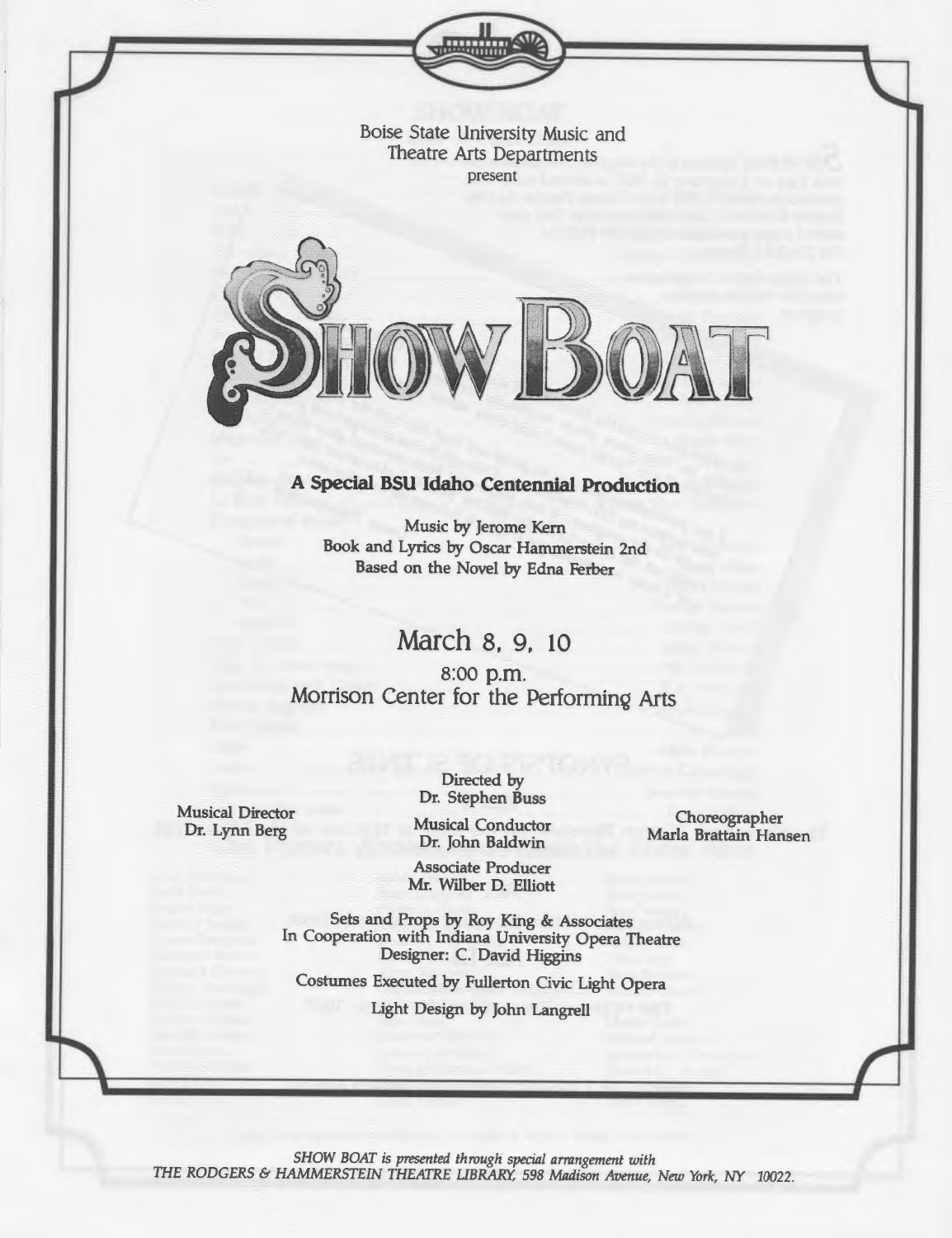

#### Act I

The Show Boat "Cotton Blossom" on the levee at Natchez on the Mississippi. Around the year 1885

#### Act II

Aboard the "Cotton Blossom," three weeks later.

#### Act III

Chicago, 1893 and 1905 The "Cotton Blossom'' on the Levee, 1907.

*There will be a 10-minute intermission between each Act.*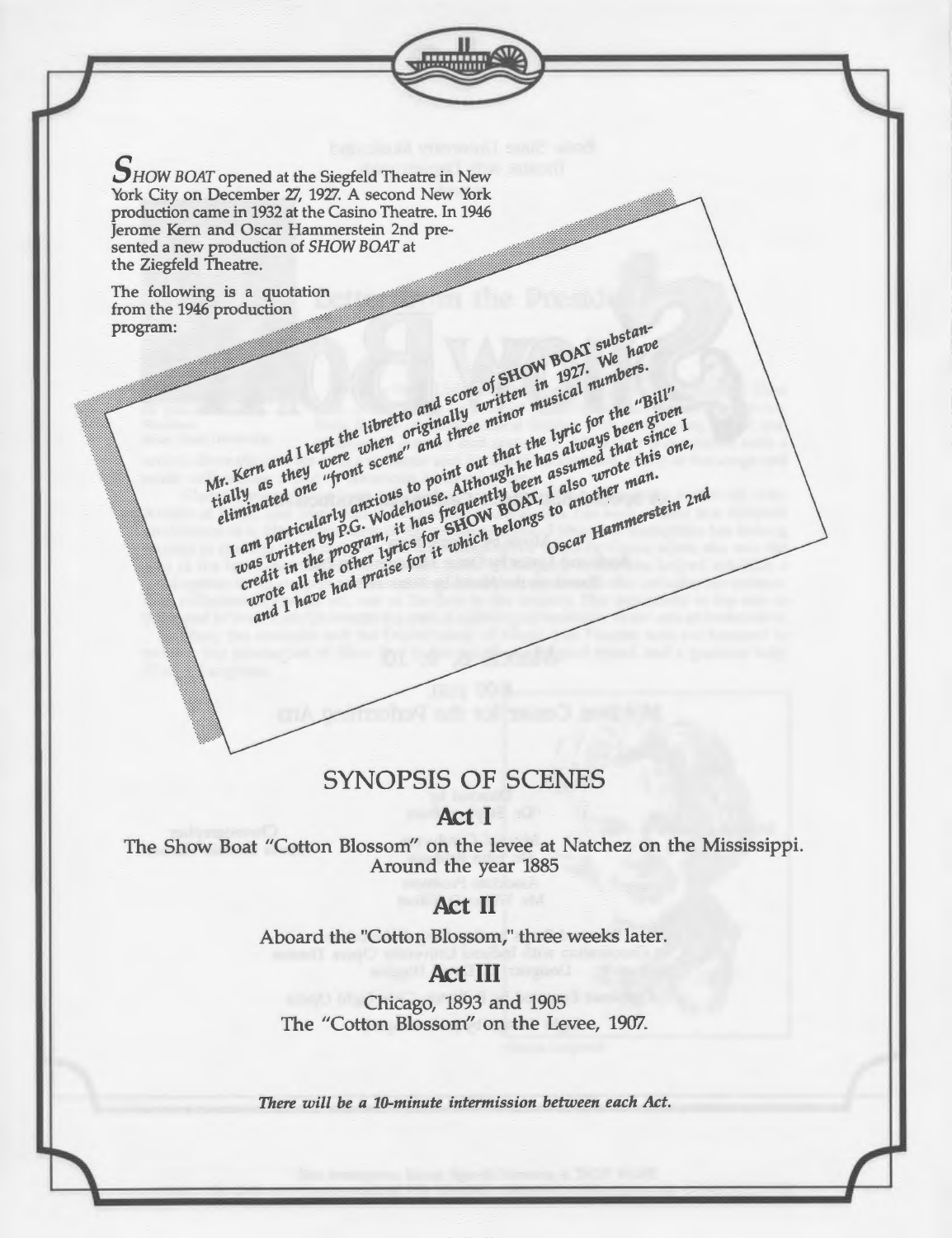

**SHOW BOAT cast of Characters**  *(In order of appearance)* 

| Backwoodsman/Jim Duane Lewis Kemp |  |
|-----------------------------------|--|
|                                   |  |
| <b>Congress of Beauty</b>         |  |
|                                   |  |
|                                   |  |
|                                   |  |
|                                   |  |
|                                   |  |
|                                   |  |
|                                   |  |
|                                   |  |
|                                   |  |
|                                   |  |
|                                   |  |
|                                   |  |
|                                   |  |
|                                   |  |

#### **The Players Aboard and About the Show Boat**

Rick Anderson Scott Beets Jimmy Belin Jennifer Benton Lynne Bringman Cameron Brown Reginald Cannon Eileen Cavanaugh Kea Chournos Rodney Cornist Cecelia Crumm Brad Eaton Catherine Elliott Rich Evans David Flora

———————————————————— •

 $\mathcal{F}$ 

Bobbi Frank Sean Gaylor Heather Hayter Christine J. Jones Duane Lewis Kemp Kirsten Kiesel Allyn Krueger Gabrielle Krueger Shannon Lynch Rise Maus Kenneth McKelvey Mitchell McNees Myra Le-Rhonda Miller Pete Moad Nikki Nelson

Rena Nelson Rick Nelson Roy Nelson Brenda Nielson Judy Pittman Louis Ray Sean Sanders Tami Jo Shank Tyra Shira Monie Smith Michael Spencer Jymme Sue Thompson Tamara L. Turner R.K. Williams Sarah Wood

 $\nabla$ 

*11* 

•

\*Paul Grant appears through the courtesy of Actor's Equity Association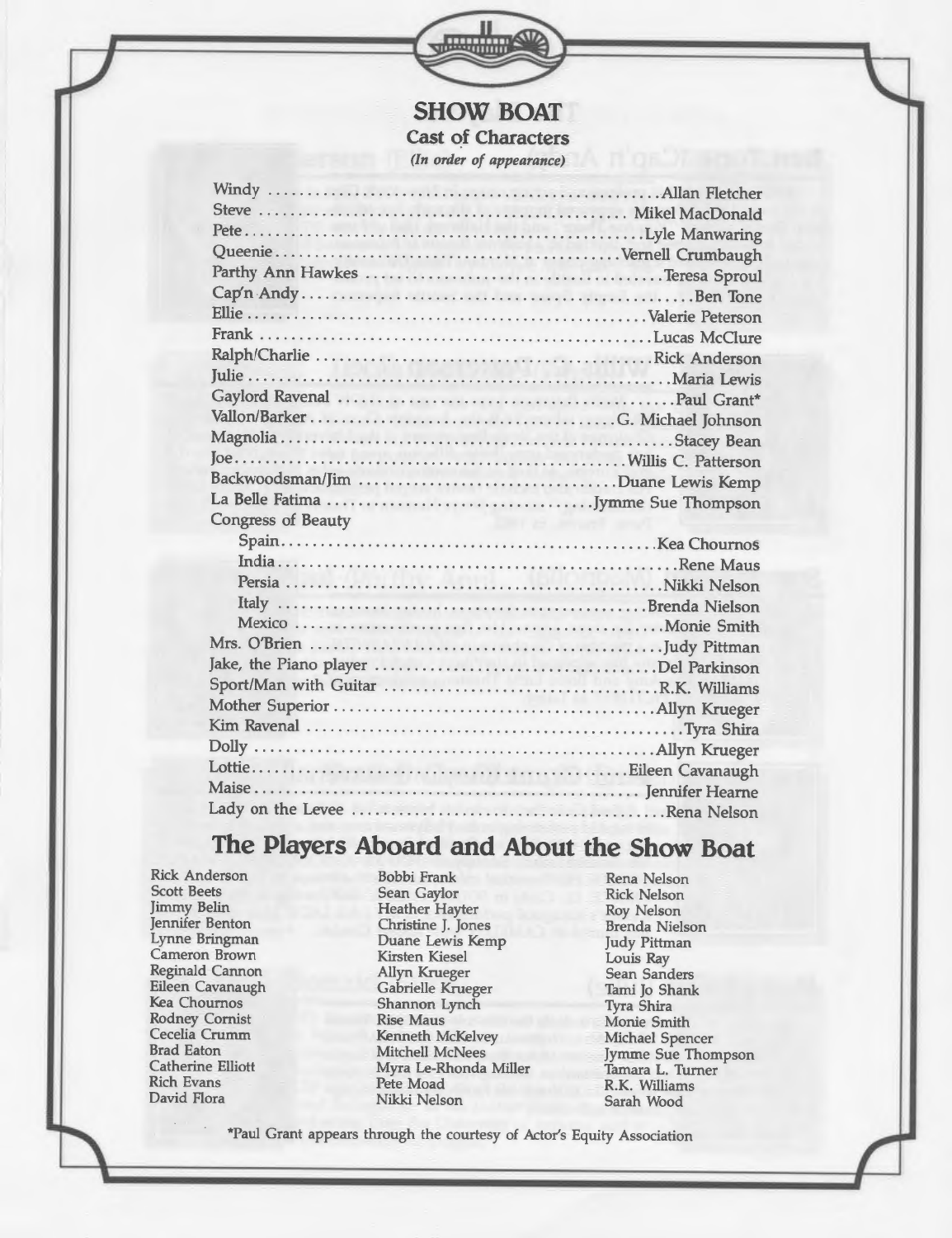

### **The Players**

### **Ben Tone** (Cap'n Andy)

Ben Tone began his professional acting career in New York City in the early 1940s where he appeared in many of the early live television shows, such as "You Are There" and the Hallmark Hall of Fame series. In 1962, he acted and directed in <sup>a</sup>summer theatre in Bozeman, Montana, and started a teaching career at Montana State University. During that time, he traveled to Seattle in the summers to act professionally with A.C.T., the Empty Space and the Seattle Repertory theatre.





# **Willis C. Patterson** (Joe)

Willis Patterson joins the cast of SHOW BOAT from Ann Arbor, Michigan, where he is the Associate Dean of Academic Affairs and Chairman of the Voice Department at the University of Michigan. He has performed over thirty different opera roles throughout the U.S. and Europe, as well as numerous oratorio roles and concert recitals. His credits also include twelve staged performances of "Great Day in the Morning," starring Jessye Norman in Theatre de Champs-Elysees, Paris, France, in 1982.

## **Stacey Bean** (Magnolia)

Stacey Bean is a relative newcomer to the stage, having been actively involved in theater for about a year. Her first participation in a BSU production was as a member of the chorus in FIDDLER ON THE ROOF. More recently, she has appeared in the Stage Coach Production of COMPANY as Amy and Boise Little Theater's production of I OUGHT TO BE IN PICTURES as Libby.





### **Paul Grant** (Gaylord Ravenal)

Paul Grant returns to his home town of Boise after five years of living and performing in the Hollywood area, and is pleased to be working again with Director Stephen Buss, with whom he created one of his favorite roles, Snoopy in YOU'RE A GOOD MAN, CHARLIE BROWN. His theatrical credits include The Prince in THE STUDENT PRINCE, Lt. Cable in SOUTH PACIFIC and Freddy in the Morrison Center's inaugural performance of MY FAIR LADY. Most recently, he has toured in CAMELOT with Robert Goulet.

# **Maria** Lewis (Julie)

Maria Lewis's theatre credits include the title role in *MAME,* Tzietal in FIDDLER ON THE ROOF, Mrs. Gobineau in THE MEDIUM, and Yum Yum in THE MIKADO. She is a Music/Business major and hopes to pursue a career in arts administration, although her first love is opera and performance. She would like to thank her family for being so supportive through the years of indecision.

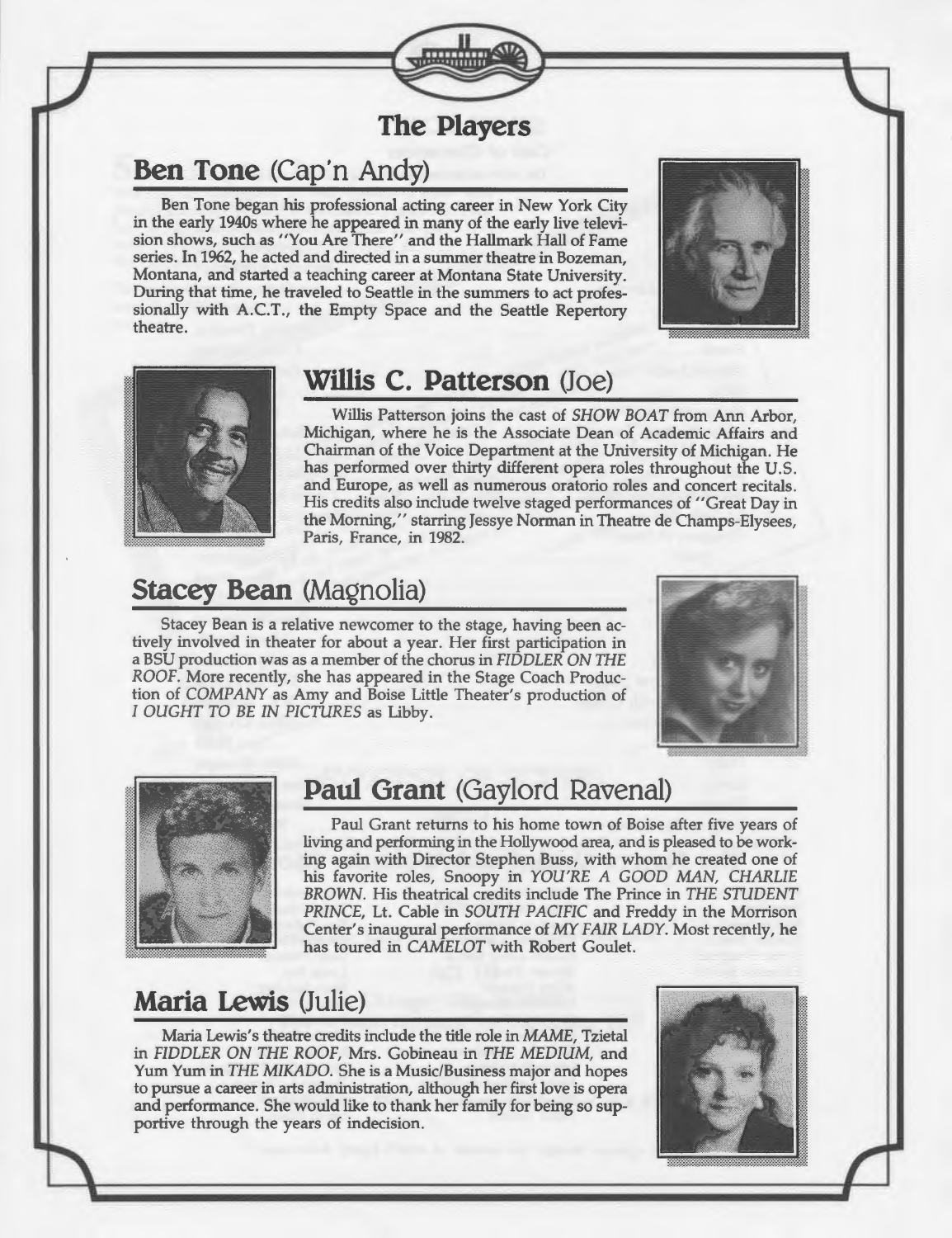# **Valerie Peterson** (Ellie)

With graduation in May, *SHOW BOAT* peak's Valerie Peterson's BSU theatre career. Her past roles include Hodel in *FIDDLER ON THE ROOF,*  Lois in *KISS ME KATE,* and the title role of Antigone in *ANTIGONE.*  This summer she will be returning to Viriginia City, Montana, for a second season as a member of the Virginia City Players. After that ... the sky's the limit!





### **Lucas McClure** (Franl<)

Lucas McClure has performed with the Utah Shakespearean Festival, Idaho Repertory Theatre, Idaho Shakespeare Festival, Idaho Theater For Youth and the Fort Peck Theatre, Montana. He is a graduate of Los Angeles Valley College and Boise State University where he received the Britt Bowden Memorial Scholarship for the Performing Arts.

## **Teresa Sproul** (Parthy Ann)

Teresa Sproul is a theatre arts graduate of Boise State University. After graduation, she spent time in coastal central California, where she worked with the Santa Maria Community Theatre. In her spare time, she enjoys working with Stage Coach Theater and pursuing <sup>a</sup> career as a Mary Kay Beauty Consultant.





 $\mathbf{I}$ 

# **Vernell Crumbaugh (Queenie)**

A Kentucky native, Vernell Crumbaugh lives and teaches home economics at the junior high level in Idaho Falls. She was a member of The Kentucky Players at Kentucky State University. Involved in singing and performing for church and community events as a lifelong pursuit, her theatre credits include *DIE FLEDERMAUS, THE MESSIAH* and *SHOW BOAT.* 

# **Mikel MacDonald (Steve)**

Mikel MacDonald's theatre experience includes roles with the Virginia Shakespeare Festival, Arizona Theatre Company, Oregon Repertory Theatre, Kennedy Center for the Performing Arts, and several roles with the Idaho Shakespeare Festival. Most recently, he was George Antrobus in *THE SKIN OF OUR TEETH,* Benedick in *MUCH ADO ABOUT NOTHING,* and Bolingbroke in *RICHARD II.* He holds an M.F.A. in directing and acting from the University of Arizona, and <sup>a</sup> B.A. in theatre from the University of Oregon.

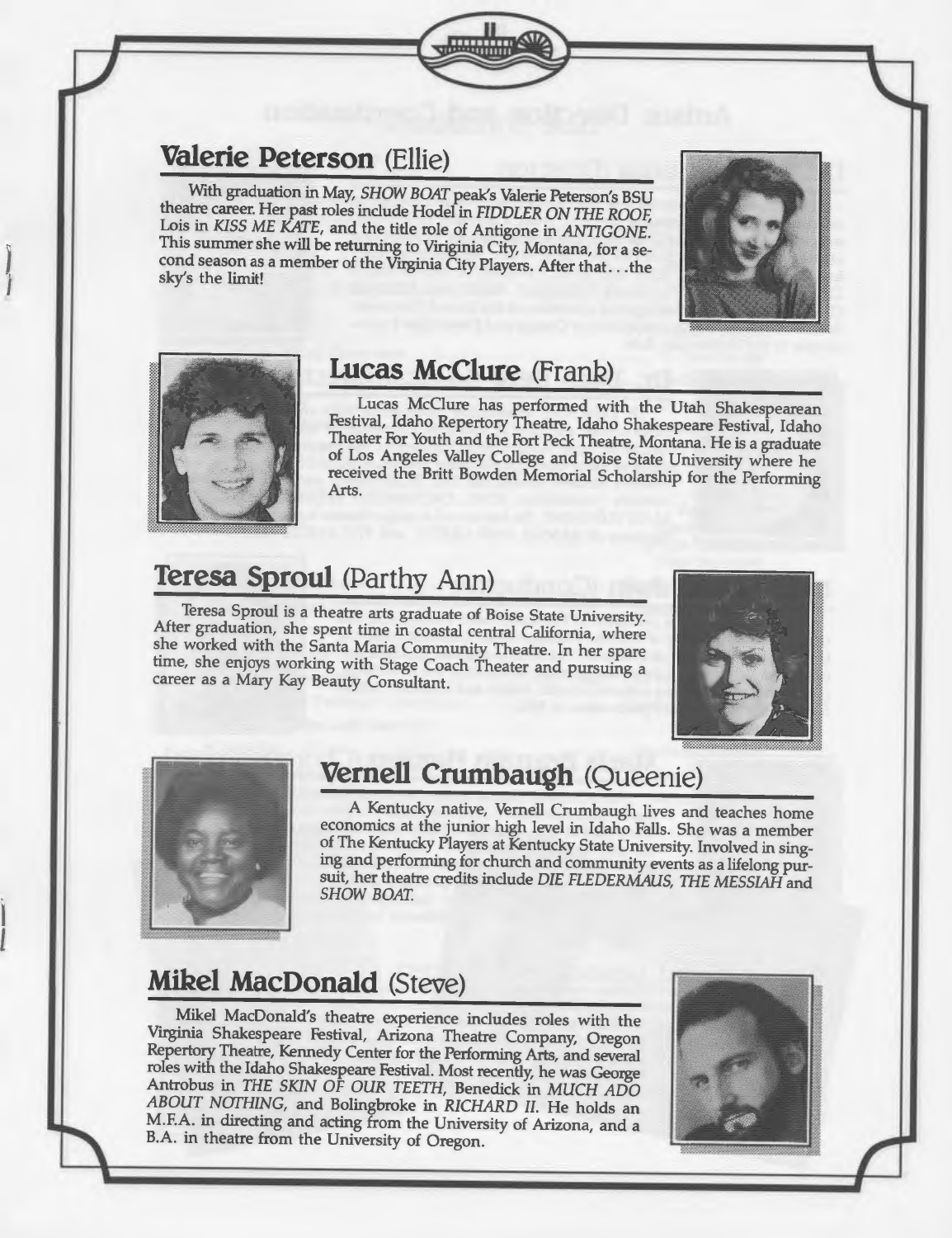# **Artistic Direction and Coordination**

### **Dr. Stephen Buss (Director)**

Dr. Stephen Buss joined the BSU faculty in 1978 and served as designer and technical director for seven years. Currently, he is Chairman of the Department of Theatre Arts. Recent set designs include Boise Opera's production of *A SEASON OF SORROW,* and his directing credits include *OKLAHOMA!, KISS ME KATE, YOU'RE A* GOOD *MAN CHARLIE BROWN, LITTLE MARY SUNSHINE, MAME* and *FIDDLER ON THE ROOF.* He is the regional chairman of the Inland Northwest Section of the American Association of Design and Production Professionals in the Performing Arts.





# **Dr. Lynn Berg** (Musical Director)

Dr. Lynn Berg, an associate professor of Voice and Opera Theatre, holds a B.M. and D.M.A. from the University of Wisconsin-Madison and M.M. from Northwestern University. He has coached and stagedirected many opera productions and musicals at BSU, including last season's Menotti double bill *THE TELEPHONE* and *THE MEDIUM,*  summer productions *SOME ENCHANTED EVENING* and *LITTLE MARY SUNSHINE.* He has served as stage director for Boise Opera productions of *HANSEL AND GRETEL* and *THE MAGIC FLUTE.* 

## **Dr. John Baldwin (Conductor)**

Dr. John Baldwin is professor of Percussion and Theory, and has taught at the University of Wichita, Michigan State University, and the University of Wisconsin at Oshkosh. His is timpanist and principal percussionist for several orchestras and music festivals in the Northwest, performing for numerous concerts, operas, ballets and musicals. *SHOW BOAT* is his fifth annual production at BSU.





# **Marla Brattain Hansen (Choreographer)**

Marla Brattain Hansen is co-director of Idaho Dance Theatre. She was a Harkness Ballet Company trainee in New York City and earned B.F.A. and M.F.A. degrees in ballet from the University of Utah while dancing as an apprentice with Ballet West. She has been a principal dancer and choreogrpaher with the Portland Ballet and in 1981 joined American Festival Ballet as a principal dancer, choreographer and interim artistic director. For her choreography of AFB's *FIREBIRD* she received the 1988 Idaho Commission on the Arts Fellowship grant.

### **Wilber Elliott (Associate Producer)**

Wilber Elliott has served as Chairman of the Department of Music for twenty years and holds a B.A. from the University of Washington and an M.E. from Central Washington University. He has been involved in many aspects of choral music and music education, serving as president for the Idaho Music Educators, Idaho Choral Directors and Northwest Choral Directors. Currently, he is President-Elect of the Northwest Music Educators.

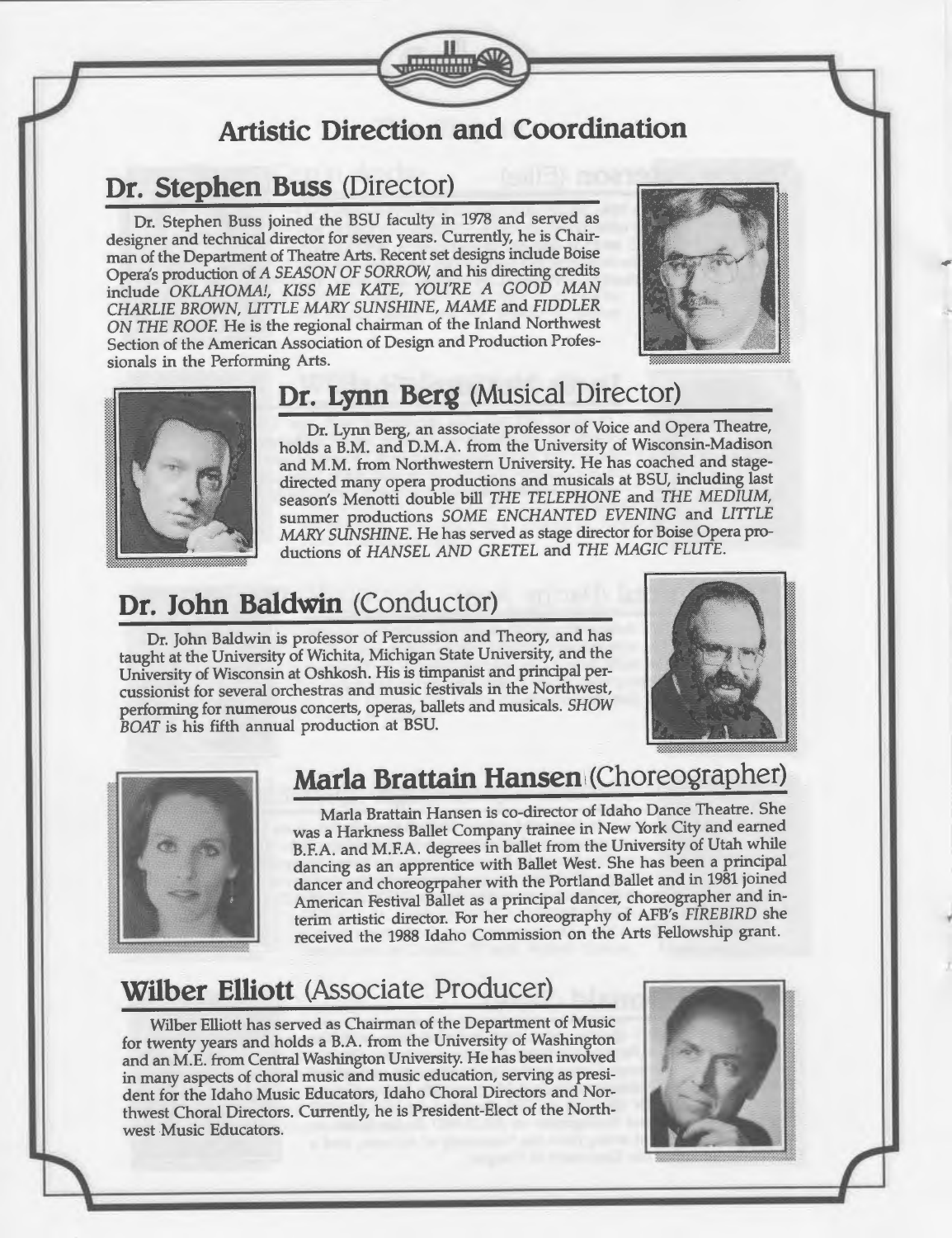

# **Production Staff**

'f

| Pamela Helm<br><b>The Common Card Common</b>                                                                                                                                     |
|----------------------------------------------------------------------------------------------------------------------------------------------------------------------------------|
|                                                                                                                                                                                  |
| Technical Direction Robert E. Riddle and<br>The Idaho Organization of Technical Artists                                                                                          |
|                                                                                                                                                                                  |
| Jason D. Lowry                                                                                                                                                                   |
|                                                                                                                                                                                  |
|                                                                                                                                                                                  |
|                                                                                                                                                                                  |
|                                                                                                                                                                                  |
|                                                                                                                                                                                  |
| <b>Aaron McCulloch</b>                                                                                                                                                           |
| <b>Tony Binder</b><br><b>Example 19 Service School Service School Service School Service School Service School Service School Service S</b><br>Expediate Gardener<br>Pam Simmons |
|                                                                                                                                                                                  |
|                                                                                                                                                                                  |
|                                                                                                                                                                                  |
|                                                                                                                                                                                  |
| Press Representative  Amy Stahl, BSU News Services                                                                                                                               |
| Departmental Publicity Supervisor Charles Lauterbach                                                                                                                             |
|                                                                                                                                                                                  |
|                                                                                                                                                                                  |
|                                                                                                                                                                                  |
| Act II "Chicago World's Fair" Scenic Painter Michael Baltzell                                                                                                                    |

SHOW<br>BOAT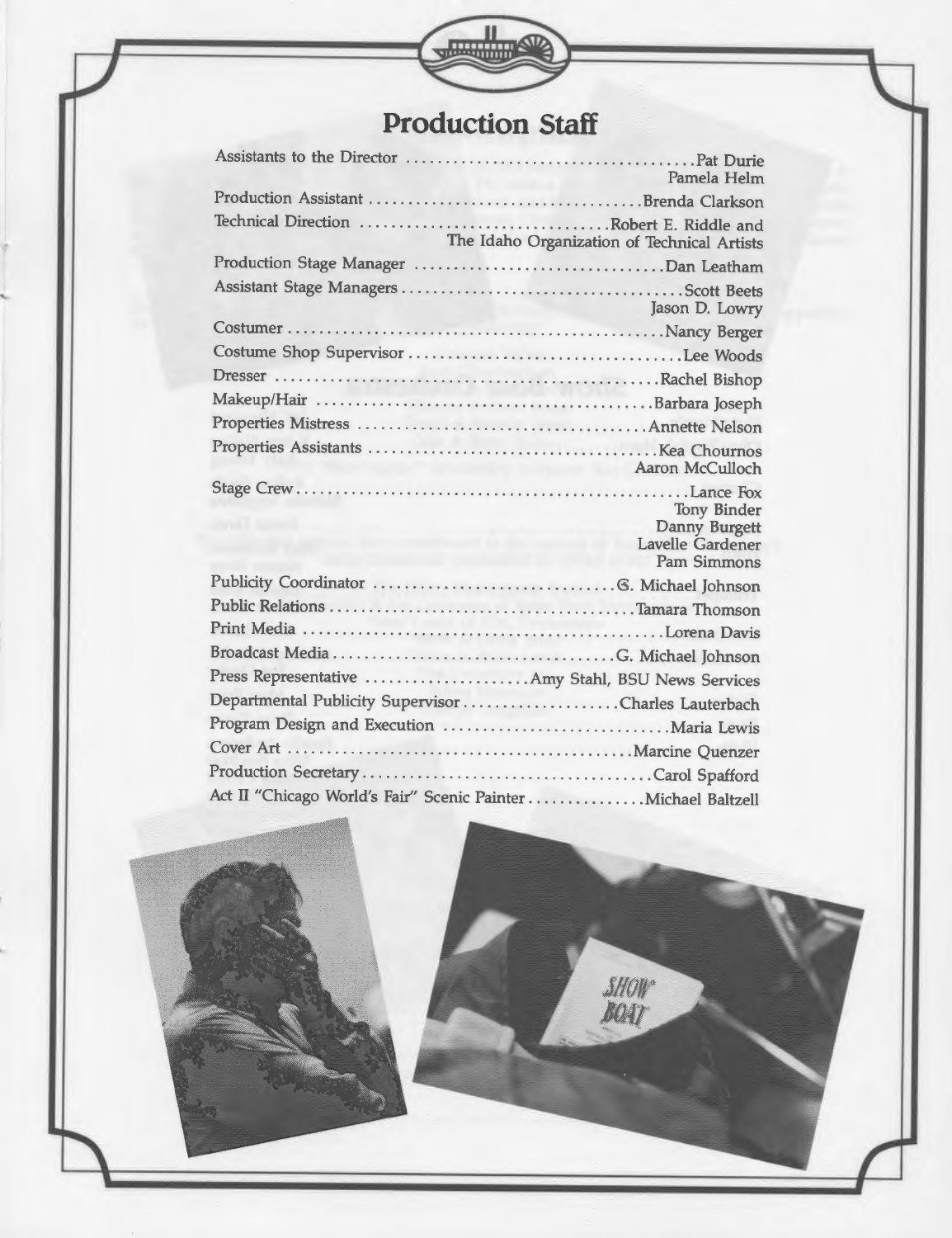# **Show Boat Orchestra**

| a company of the control to the control of         | <b>Katy Young</b>                                                                                                                                             |
|----------------------------------------------------|---------------------------------------------------------------------------------------------------------------------------------------------------------------|
|                                                    | Richelle Sugiyama                                                                                                                                             |
|                                                    |                                                                                                                                                               |
|                                                    | <b>Karece Wray</b>                                                                                                                                            |
| Steve Smith                                        |                                                                                                                                                               |
|                                                    |                                                                                                                                                               |
|                                                    | Pat Clasby                                                                                                                                                    |
| Guitar<br>Clasoy<br>Cuitar<br>Clasoy<br>Cat Clasoy |                                                                                                                                                               |
|                                                    |                                                                                                                                                               |
| a Lam                                              | Nina Borchurt<br>Julia Carroll<br><b>Kathy Ellis</b><br>Seana Gamel<br><b>Suzanne Jaynes</b><br><b>Frank Outhet</b><br>Marlene Schwenk<br><b>Ivy Tizekker</b> |
|                                                    | Phedra Harris<br><b>Shirley Madsen</b>                                                                                                                        |
|                                                    | Kari Shepherdson<br><b>Jody Zimmer</b>                                                                                                                        |
|                                                    | Lisa Hunt                                                                                                                                                     |
|                                                    |                                                                                                                                                               |
|                                                    | Liz Noland                                                                                                                                                    |
|                                                    |                                                                                                                                                               |
|                                                    |                                                                                                                                                               |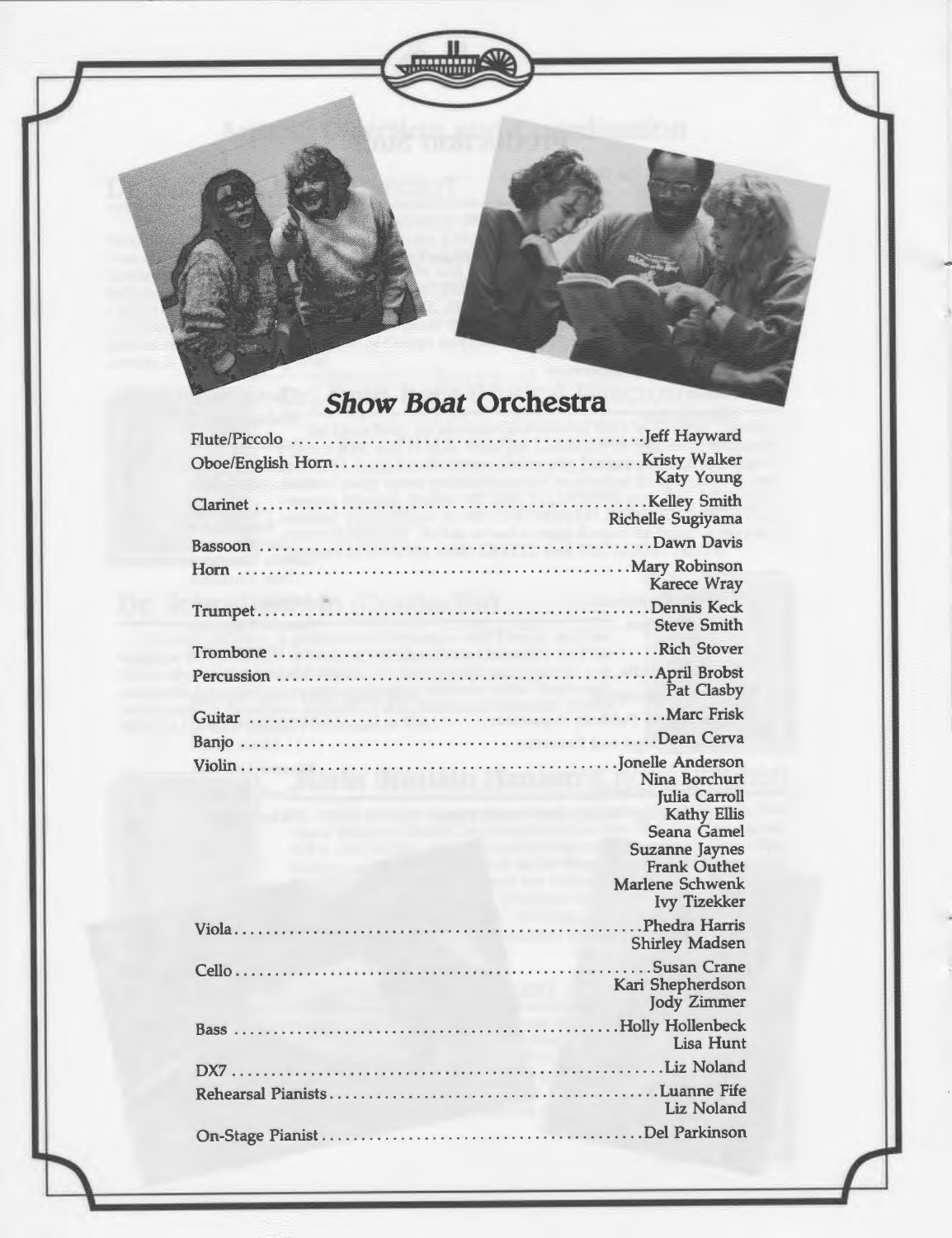

### Acknowledgments

The cast of *SHOW BOAT* is pleased to have Dr. Del Parkinson grace the Morrison Center stage in his cameo appearance as Jake, the piano player. He holds a Doctor of Music from Indiana University and a Postgraduate Diploma from the Juilliard School, and has performed with orchestras such as the Guadalajara Symphony, Indiana University Symphony, Civic Orchestra of Chicago, Boise Philharmonic, and the Utah Symphony. In 1988, Dr. Parkinson received the Idaho Governor's Award for Excellence in the Arts.

The Boise State University Department of Theatre Arts would like to acknowledge the following patrons for their contributions to the "First-Nighter" Scholarship:

..

Florence Taylor Jerry Cunningham Ronald & Linda Kerr Charles & Carol Waag David & Beverly Taylor Jake & Betty Wilson

<sup>1990</sup>"First-Nighter" Scholarship recipient: Kea Chournos

The following patrons have contributed to the success of Boise State University's Idaho Centennial production of *SHOW BOAT:* 

> The Idaho Shakespeare Festival Bert Bender & Joe Cenarrusa of Boise Food Development Brian Louks of KBC Productions Steve & Davia Buss Victor & Anita Lewis The University Inn Velma Morrison Gladys Langroise